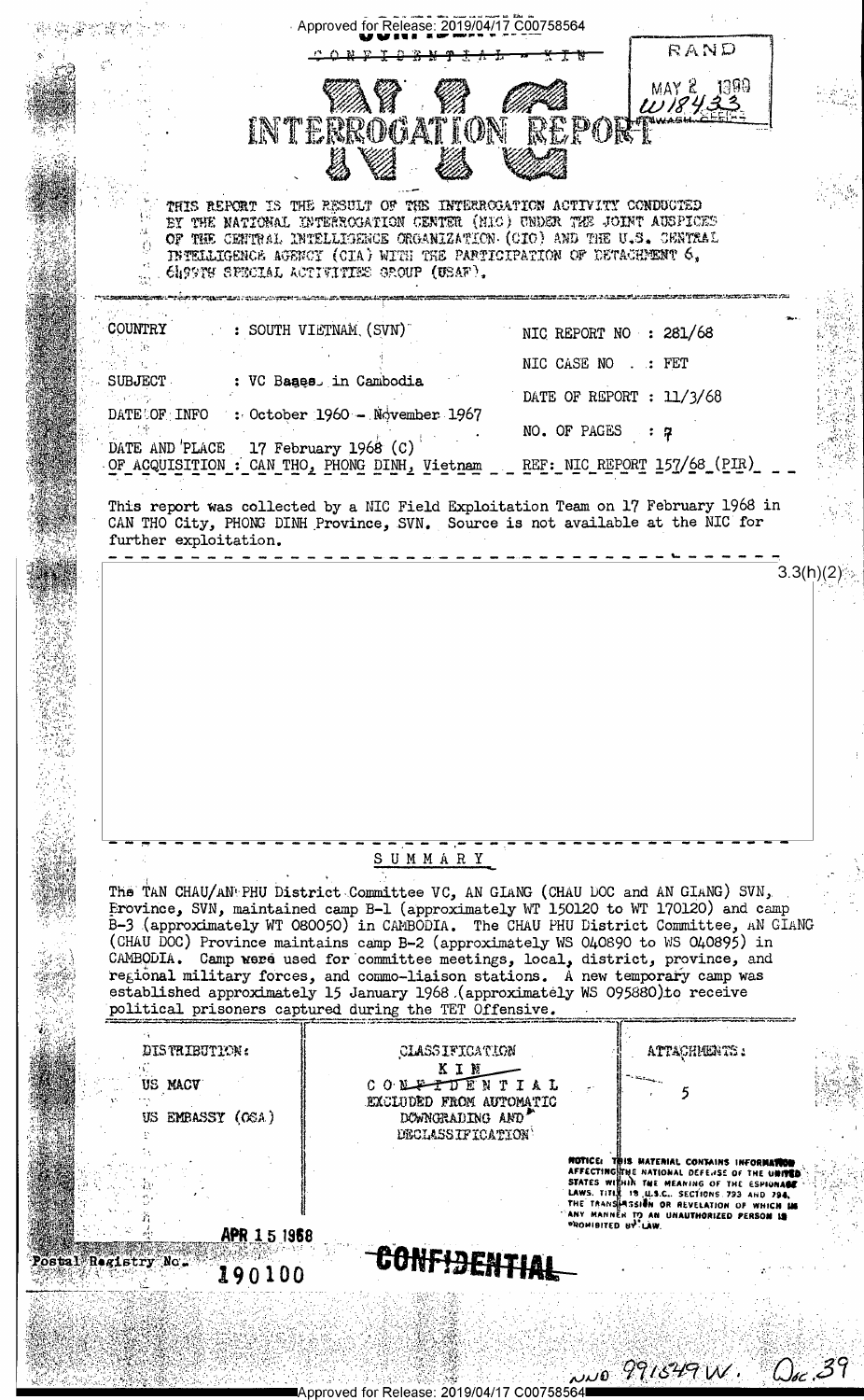Approved for Release: 2019/04/17 C00758564

NIC REPORT NO: 281/68

Page 2

<del>-N - T</del> <del>I A</del>

MAP REFERENCE:

⊹.2.

 $\mathbb{R}$ AMS, Series L7014, Sheet 6030 IV, Scale 1/50,000; Edition 1.

AMS, Series L7014, Sheet 6030 III, Scale 1/50,000; Edition 1.

The TAN CHAU/AN PHU District Committee of the VC of the VC AN GIANG (CHAU DOC and AN GIANG) Province Committee maintained a camp in CAMBODIA designated "B-1". The camp was located approximately 200-300 meters east of the BAK NAM River and extended to the vicinity of LEUK DEK (LOEUK DEK)-KAOT THOM (KOH THOM) border (approximately WT 150120 east to WT 170120. (See Attachment 1). The base was used for meetings of the TAN CHAU/AN PHU (VC) District Committee and as a training and bivouac area for the TAN CHAU/AN PHU District (VC) military forces. The camp was maintained by a commo-liaison agent and as of 1 October 1967 was used as a rest stop for personnel passing through the area. There were no permanant buildings and all huts were constructed of tree branch frames draped with nylon. The huts were dismanteled and moved approximately every three days and were camouflaged with cut vegttation in order to avoid detection. In spite of the fact the huts were moved, the camp remained within the one kilometer . defined above. Water transportation was used to gain access to the camp area. Rice was purchased locally at PREK CHREY Village, CAMBODIA (WT 100110) and at MONG YU Village, CAMBODIA (WT 135115) for use at the camp. The site was used as the base of operations by Region II Battalion 267 while mounting attacks against the GVN border post at VINH XUONG Village, TAN CHAU District, AN GIANG Province, (WT 204045) SVN during March 1967.

The CHAU PHU District Committee of the VC AN GIANG (CHAU DOC and AN GIANG) Province maintained a camp in the vicinity of the POPOU River (approximately WS 040890 to WS 040895), CAMBODIA (See Attachment 2). This camp designated "B-2" was used for an AN GIANG Province Committee Current Affairs indoctrination meeting during November 1967. This camp site was used for both Province and District VC military forces. It has been used by the VC<br>AN GIANG Province Battalion 1 (Battalion 510), The CHAU DUC Township Committee,<br>the CHAU PHU District Committee, the CHAU DUC Township Special Actio and the CHAU PHU local forces for meetings, training, operations briefings, and bivouac. The camp site had one center hut approximately four meters by two meters and two hats (approximately one meter by two meters) approximately twenty meters to the east of the main hut. One other hut (approximately one meter by two meters) was located approximately twenty meters south-west of the (See Attachment 3) The huts measuring approximately  $4 \times 2 \times 1.5$ main hut. meters had a framework of tree branchs covered with nylon. They were camouflaged with cut vegltation which was not replaced often enough; therefore, its brown color contrasted against the surrounding green foilage. Access to the camp was gained over the CAMBODIA-SVN border at approximately WS 095838.

Another camp under the ultimate jurisdiction of the VC AN GIANG (Province Committee was maintained by the TAN CHAU/AN PHU (VC) District Committee approximately one kilometer east of PH TUOL PUTTREA, CAMBODIA (approximately WT 080050). (See Attachment 4) This camp was designated "B-3" and was used as a permonant commo-liaison station as of October 1967. It was not used as a supply route station, but was restricted in use to guiding messengers. Maintenance of this camp was the responsibility of NAM CHANH, the TAN CHAU/AN PHU<sup>5</sup>(VC) District Committee Secretary.

A new camp was established about 15 January 1968 near AP VINH AN, CAMBODIA, approximately one kilometer west of the Cambodian border and the CHAU DOC River, and one kilometer south of the CHAC RI (not identifiable) (approximately WS 095880). (See Attachment 5). This camp was to be used by the Interrogation Section, AN GIANG (VC) Province Committee's Security Section to receive political prisoners captured during the TET Offensive. Access to the camp was gained on foot from SVN between Cambodian border posts located at WS 082910 and WS 102867.

0 N P I D E N T T A L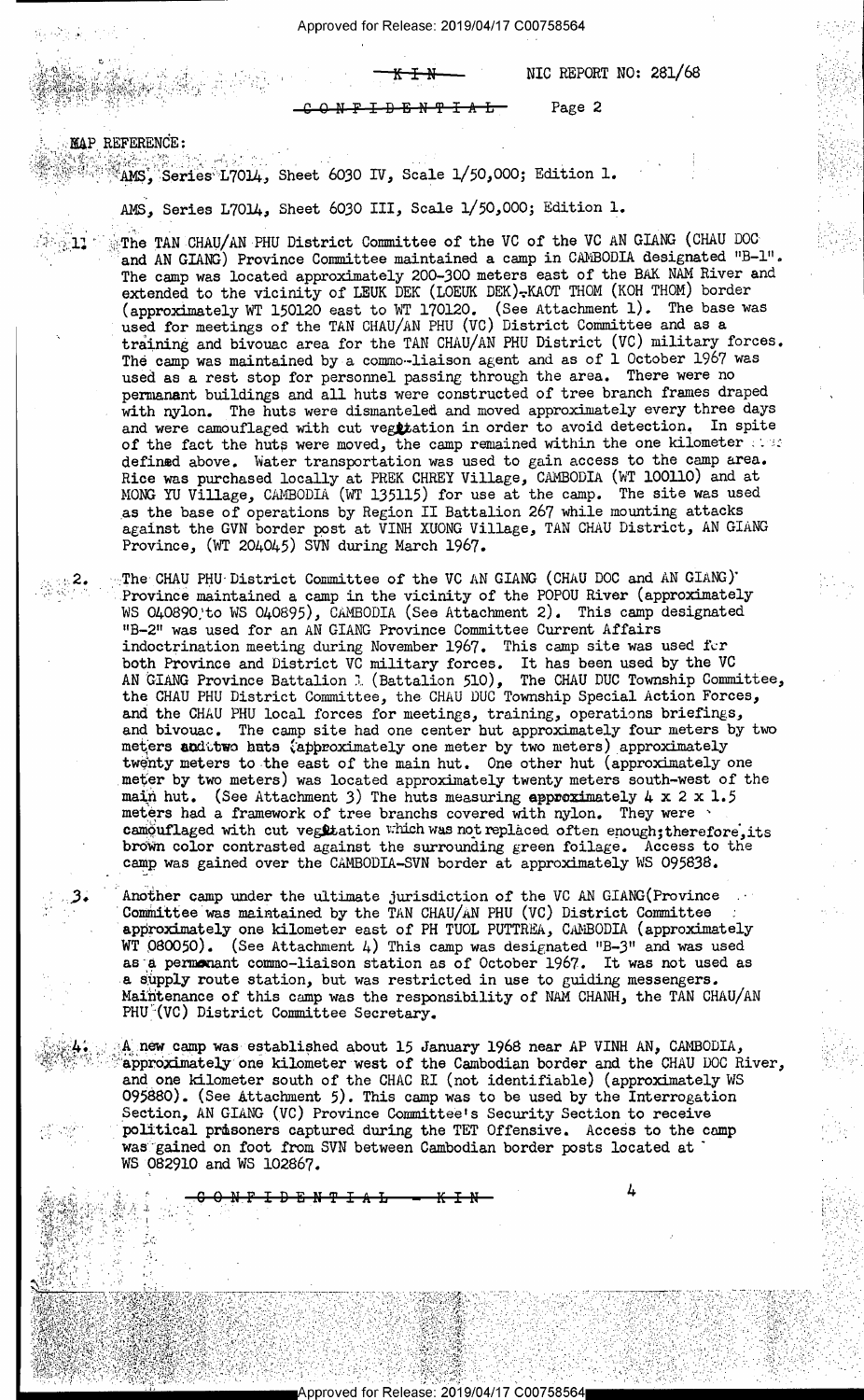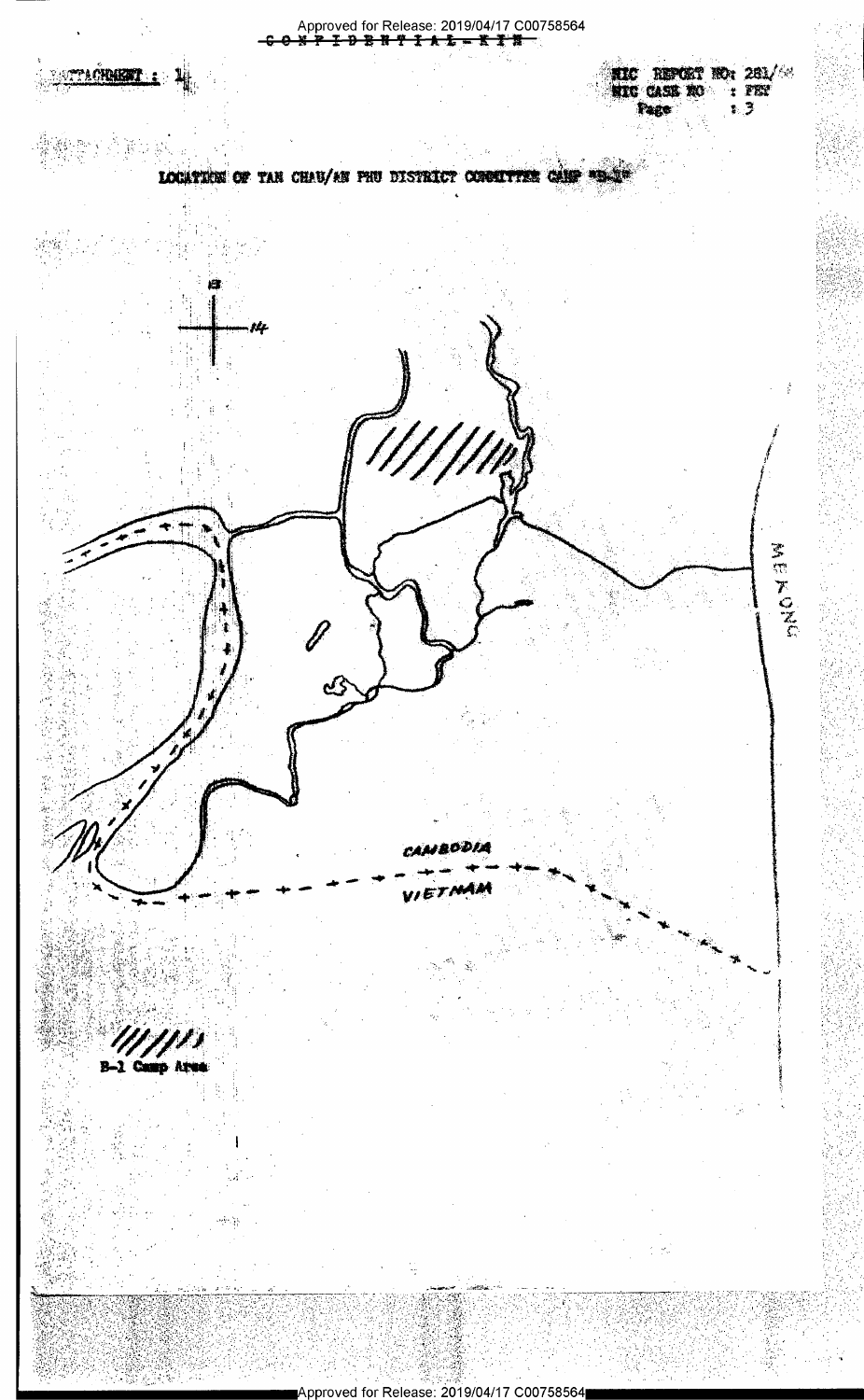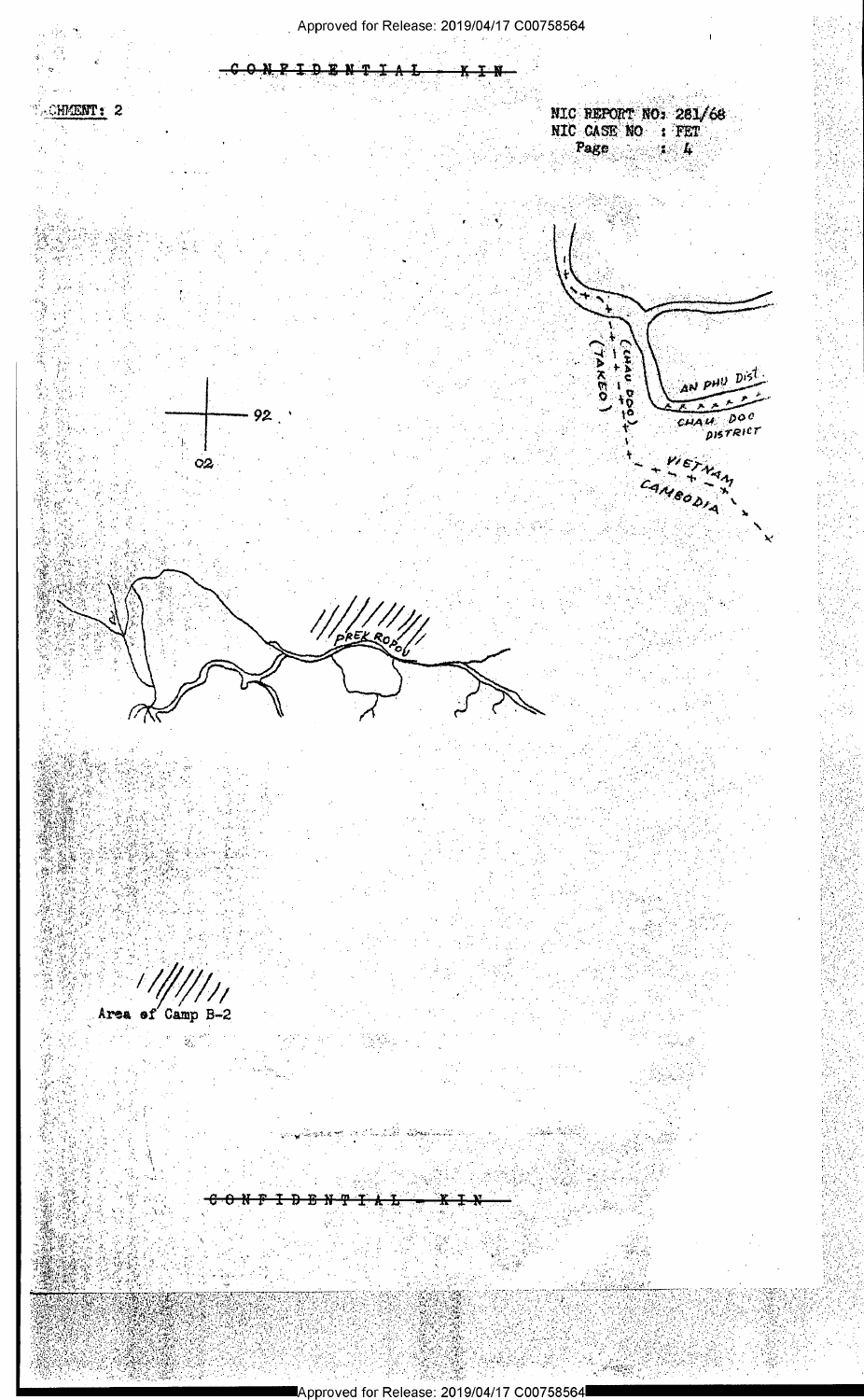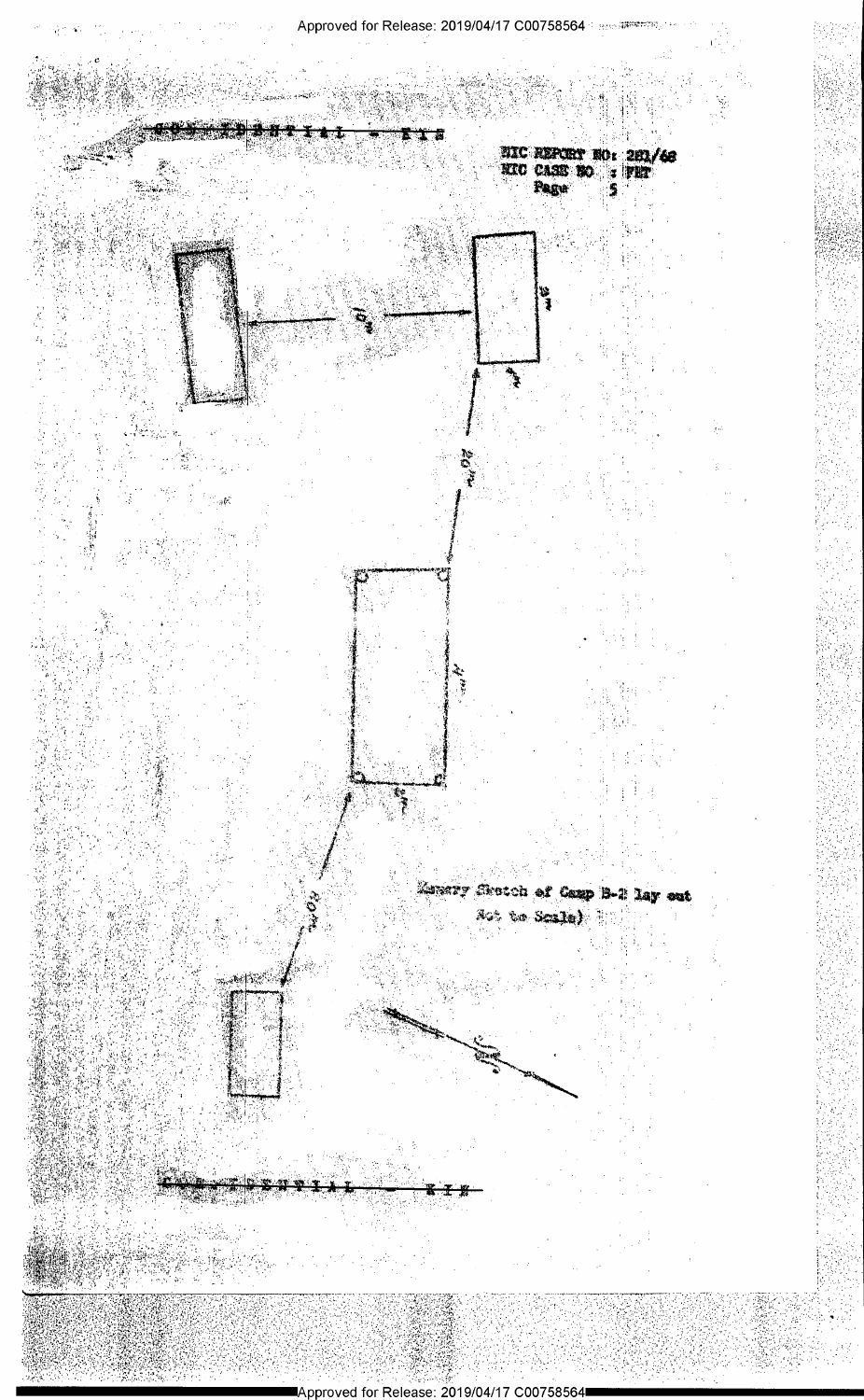